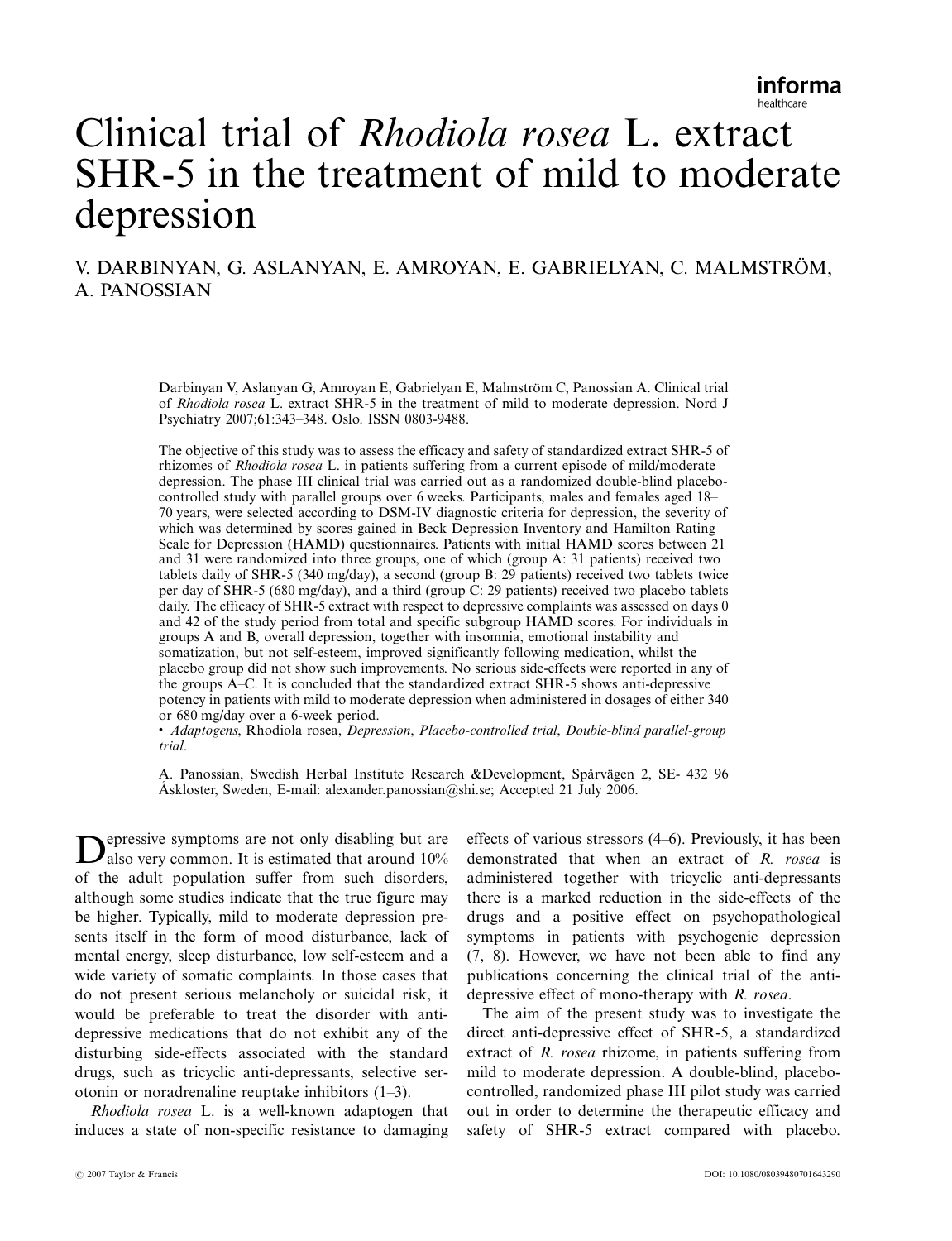The relationship between different doses of the adaptogen (340 and 680 mg/day of extract per day) and their anti-depressant efficacy compared with placebo were examined.

## Material and Methods

Study protocols were submitted to and approved by the Ethics Committee of the Armenian Drug and Medical Technology Agency of the Ministry of Health of the Republic of Armenia. Studies were performed in compliance with the revised declaration of Helsinki (9) and written informed consent was obtained from all participants.

### Study drugs

All test medications were manufactured according to Good Manufacturing Practice (GMP) by the Swedish Herbal Institute (SHI: Gothenburg, Sweden) and presented in the form of white tablets coated with sugar. The verum tablets (400 mg) each contained 170 mg of Rhodiola extract SHR-5. Placebo tablets (400 mg) were prepared using the inactive ingredients that were identical to verum tablets except 170 mg of lactose. Verum and placebo tablets were identical in appearance and organoleptic properties. Individual medication packs were provided to subjects in the form of plastic jars containing 100 tablets and bearing a code number (randomly encoded in a drug list) on a label that was designed in accordance with the valid guidelines for Good Clinical Practice (GCP). In addition to the main label, each jar had a small supplementary label with information on dosage regimen (two or four) were to be taken daily. Duplicate jars, each containing 100 tablets, were provided to those patients required to take four tablets daily.

The code was broken after completion of the study and after statistical analyses had been performed.

## Study design

The investigation was a double-blind, randomized, parallel-group evaluation of SHR-5 extract vs. placebo. Male and female subjects, aged between 18 and 70 years and diagnosed with mild or moderate depression according to the Diagnostic and Statistical Manual of Mental Disorders (DSM-IV) criteria (10), attending the in- or outpatients sections of the Erebouni Medical Center, Department of Neurology, Armenian State Medical University, Yerevan, Armenia, were considered for inclusion in the study. Since eligible individuals were required to have clinically significant depression, only patients with initial scores of  $\geq$ 13 on the Beck Depression Inventory (BDI: 13-item short form) and of  $\geq 21$ on the Hamilton Rating Scale for Depression (HAMD; 21-item version)  $(11-13)$  were selected. The BDI and HAMD tests were performed by skilled physicians using Armenian and Russian language versions of the questionnaires as appropriate in order to avoid possible misinterpretations.

Subjects were excluded from the study if: 1) there was evidence of a previously documented or reported attempt to commit suicide, 2) if they scored  $\geq 1$  on BDI item H or  $\geq 2$  on HAMD item 3 (suicidal tendency), 3) if they presented a total HAMD score above 31, 4) if they presented progressive organic or metabolic brain syndrome, or compulsive, schizophrenic or other delusive disorders, or 5) if they were pregnant or lactating. Patients suffering from, and/or receiving medication for serious chronic illnesses (including cardiovascular diseases and diabetes) were also excluded because of the possibility of drug interactions.

Prior to the commencement of the study, all included subjects underwent routine blood tests and a general medical examination. This was followed by a 2-week run-in period, during which time no medication was provided for any patients, including those who were receiving, or who had recently received, anti-depressant or psychotropic drugs. After this time, patients were randomly distributed amongst one of three groups, group A receiving two tablets once daily of SHR-5 standardized extract (340 mg/day), group B receiving two tablets twice daily of SHR-5 standardized extract (680 mg/day), and group C receiving two placebo tablets once daily. The distribution of subjects within groups was carried out, according to the principles of total randomization, whereby each patient was randomly assigned an integer 1–90.

The number selected provided the identification code for the patient and the drug code number (randomly encoded in a drug list), and both were recorded in a protocol and in the journal for each patient in order to permit subsequent identification. Information concerning the content of extracts became available to the investigators and volunteers only after completion of the study and final statistical analysis of the results.

A sample size of 30 subjects per group was estimated to be sufficient for a  $1-5\%$  significance level by assuming a 30% effect difference between the treatment groups and the placebo group over the study period, with a 95% confidence interval. A total of 91 patients, 31 in group A and 30 each in groups B and C, formed the initial baseline set.

BDI and HAMD questionnaires were administered to subjects at the start (day 0) and the end (day 42) of the 6 week period of treatment. Throughout the study phase, patients were followed-up by telephone contact or personally by attending physicians, and any adverse events were recorded. At the end of the study, patients underwent further routine blood tests and a general medical examination. All complaints arising from the use of the study medications were documented by the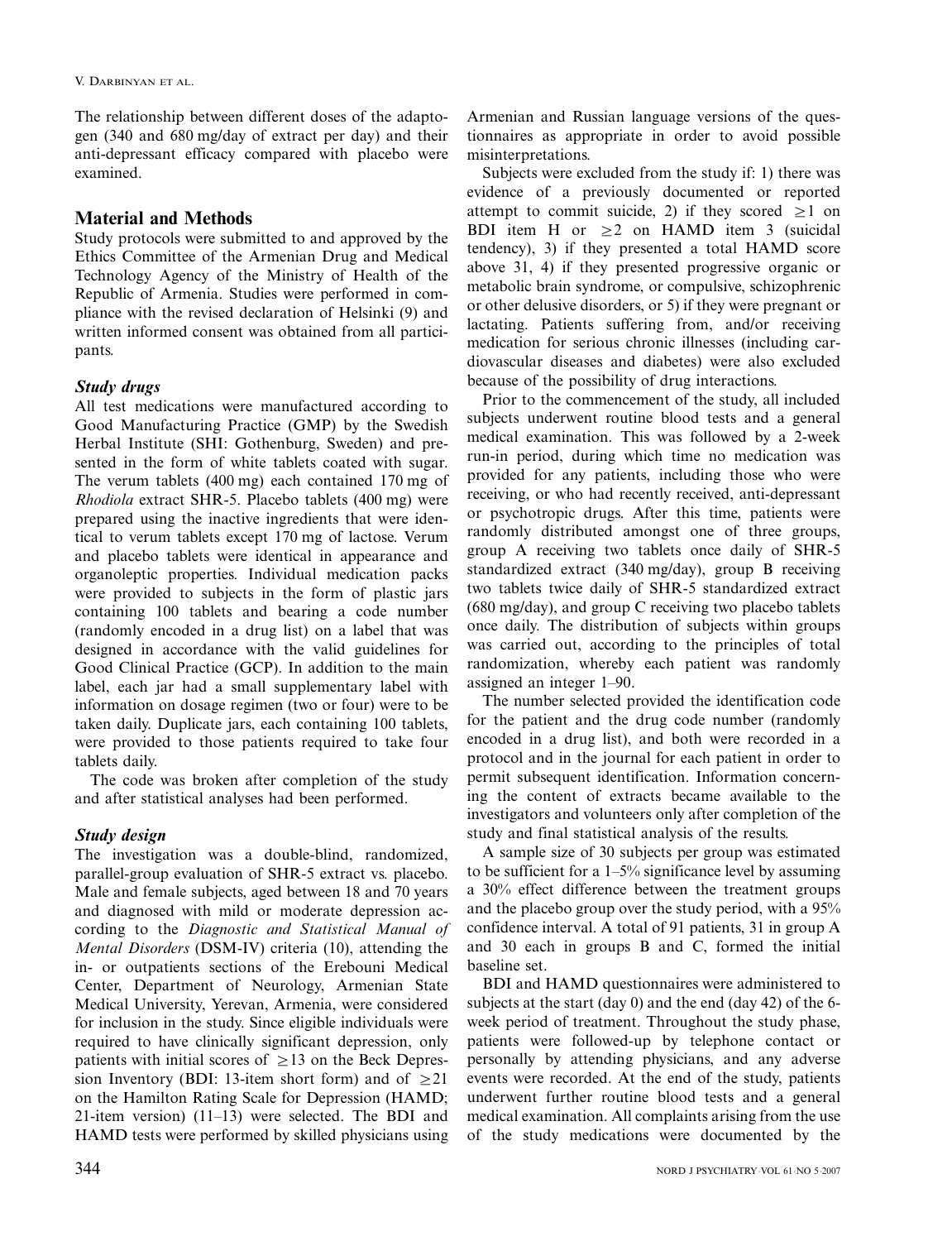attending principal investigator, physicians and monitors in order to assess the safety of the materials employed. Compliance with the regime of medication by individuals was determined by collecting the used jars and unused tablets on the last visit, and by questioning of the patients by the investigator. Deviations from required protocols were recorded together with the reason and the date.

All data, including signed written consents, personal information, clinical reports, medical histories, results of BDI and HAMD assessments, adverse reaction reports and reasons for study termination, were collected in a journal for each patient, which was signed by the principal investigator and the study monitor.

#### Parameters for measuring efficacy of treatment

The efficacy of medication with respect to depressive symptoms was assessed from the symptom scores in the BDI and HAMD questionnaires administered at the start and at the end of the treatment period. The primary efficacy variable was represented by the change in total BDI and HAMD scores over the study period. Secondary efficacy variables were classified as the changes, over the study period, in the HAMD symptom indicator subgroups I (points 4, 5 and 6: insomnia), II (points 9 and 10: emotional instability), III (points  $12-16$ : somatization and hypochondria) and IV (points 17 and 18: self-esteem), which reflect the different somatic and physiological aspects of mild and moderate depression.

#### Statistical methods

The data for each subject, identified only by the entry number of the patient, were entered into the study database. Data management and statistical analyses were performed using PRISM Statistical Software (version 2.01, 1996). The statistical analyses were performed according to Student's t-test and the Wilcoxon nonparametric two-tailed rank test. Pearson's correlation was used to test for correlation between variables. The study was planned with adaptive interim analyses (14) following treatments involving three groups of 30 patients. The overall type 1 error rate was set at  $\alpha = 0.05$ , implying a nominal level of  $\alpha = 0.0299$  for the assessment of the statistical significance in the interim analyses.

It was estimated that a sample size of 30 patients per group would permit detection of a standardized treatment difference of 0.50 with a power of 80% (two-sample *t*-test:  $\alpha = 0.05$ : one-sided).

#### **Results**

A total of 91 patients, with mild to moderate depression, were initially selected according to the inclusion and exclusion criteria, and 89 were randomized to one of three treatment groups, treatment group A and B and a placebo group C. Two patients dropped out of the study for non-medical reasons. No patients reported serious adverse side-effects of the medications and none were excluded through non-compliance with the prescribed treatment. The distribution by sex and the mean ages of the 89 participants who completed the study are presented in Table 1. No statistically significant differences in demographic data could be determined between the groups.

Tables 2 and 3 show the HAMD scores at the start of the study (day 0) and following treatment (day 42), which involved the administration of tablets containing either SHR-5 standardized extract  $(340 \text{ me}/day$ -group A;  $680 \text{ mg/day}$  group B) or placebo (group C). There were no statistically significant differences (n.s.) in the mean HAMD and BDI scores between the three groups prior to the start of the treatment. However, the scores obtained by subjects in groups A and B after 42 days of treatment with SHR-5 indicated the presence of significantly  $(P<0.0001)$  reduced total levels of symptoms (Fig. 1). Thus, in groups A and B, the mean total HAMD scores declined from 24.52 to 15.97 ( $P < 0.0001$ ), and from 23.79 to 16.72 ( $P < 0.0001$ ), respectively, whilst the score of the placebo group C showed no such improvement (mean HAMD score of 24.17 before treatment vs. 23.41 after treatment  $(P=0.3306)$ . The mean total HAMD scores for groups A and B at the end of the study were statistically significantly different ( $P \leq$ 0.001) from that of group C (Tables 2 and 3).

Fig. 2 shows the efficacy of the SHR-5 standardized extract, as administered to subjects suffering from mild to moderate depression, with respect to changes in insomnia, emotional instability and the level of somatization (Fig.  $2a-c$ , respectively), whilst the intensity of these symptoms of depression, as determined from the scores in the HAMD symptom indicator subgroups, were similar in the treatment groups A and B and the placebo group C prior to the start of treatment. Statistical significant improvements were shown in the subjects of both treatment groups, but not of the placebo group.

In contrast, the initially low levels of self-esteem determined in subjects of all groups at the start of the study (Fig. 2d), remained unchanged after 42 days of treatment with two tablets daily of SHR-5 (group A) or with placebo (group C), but improved significantly (2.690

Table 1. Characteristics of selected patients suffering from mild and moderate depression randomized into treatment groups within the study.

| Group                      | Males         | Females      | Age (years),<br>$mean + s$ |
|----------------------------|---------------|--------------|----------------------------|
| Group A (verum) $(n=31)$   | $10(32.3\%)$  | 21(67.7%)    | $44.9 + 11.5$              |
| Group B (verum) $(n=29)$   | 12 $(41.4\%)$ | $17(58.6\%)$ | $44.60 + 25.49$            |
| Group C (placebo) $(n=29)$ | 14 (48.3%)    | 15(51.7%)    | $42.80 + 12.87$            |

s, standard deviation.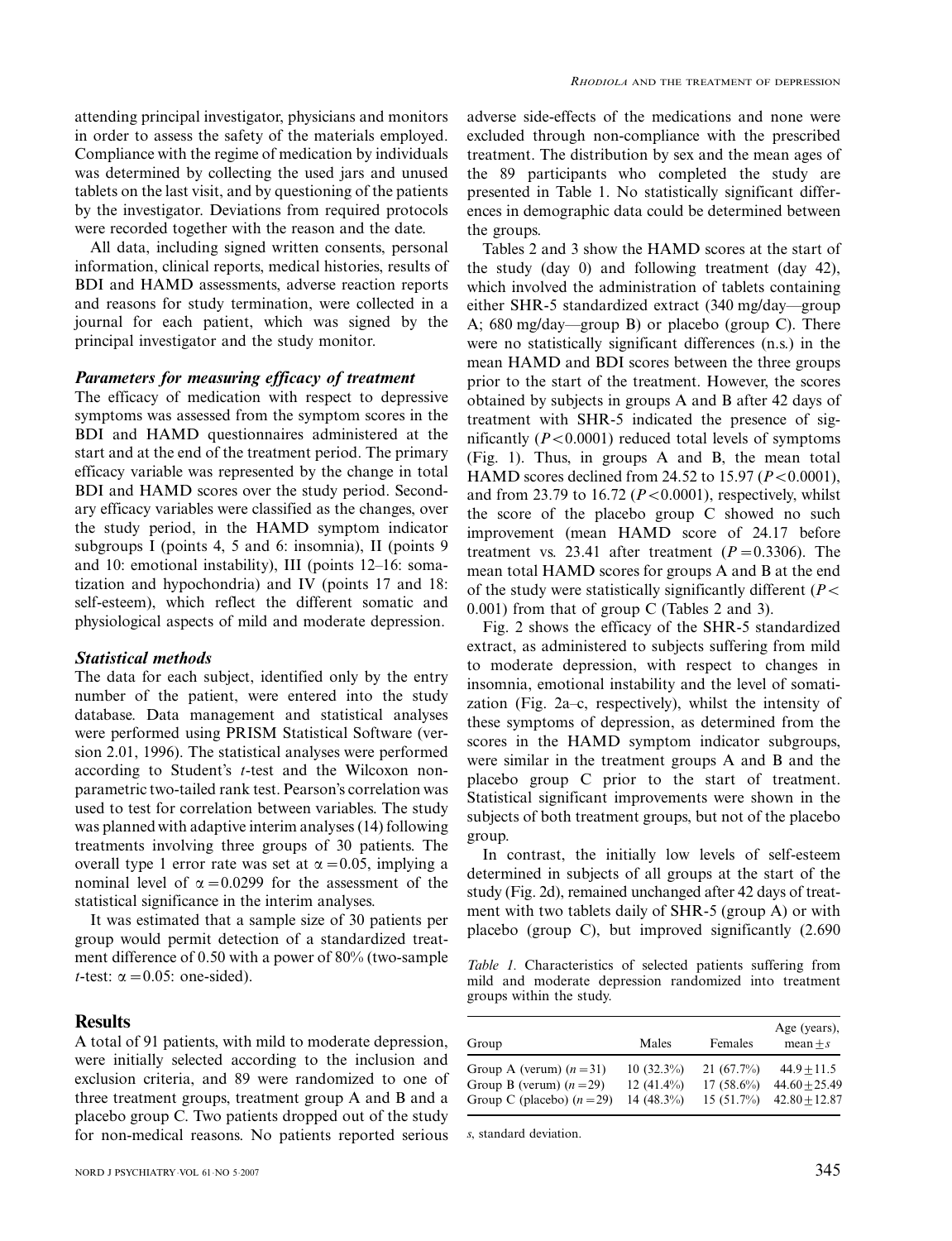#### V. DARBINYAN ET AL.

Table 2. Total scores obtained by patients suffering from mild and moderate depression in treatment groups A and B (verum) and the placebo group C submitted to Hamilton Rating Scale for Depression (HAMD) questionnaires before (day 0) and after (day 42) treatment.

|                                                                                                                                                                                                                                  | Group A (verum),<br>two tablets SHR-5/day  |        | Group B (verum),<br>four tablets SHR-5/day  |        | Group C (placebo)                                          |        |
|----------------------------------------------------------------------------------------------------------------------------------------------------------------------------------------------------------------------------------|--------------------------------------------|--------|---------------------------------------------|--------|------------------------------------------------------------|--------|
| Day of treatment period                                                                                                                                                                                                          | $\theta$                                   | 42     | $\theta$                                    | 42     | $\theta$                                                   | 42     |
| Number of patients questioned                                                                                                                                                                                                    | 31                                         | 31     | 29                                          | 29     | 29                                                         | 29     |
| Mean HAMD score                                                                                                                                                                                                                  | 24.52                                      | 15.97  | 23.79                                       | 16.72  | 24.17                                                      | 23.41  |
| $\boldsymbol{S}$                                                                                                                                                                                                                 | 2.249                                      | 4.637  | 1.698                                       | 4.174  | 1.692                                                      | 3.803  |
| <b>SE</b>                                                                                                                                                                                                                        | 0.4039                                     | 0.8328 | 0.3154                                      | 0.7751 | 0.3142                                                     | 0.7063 |
| 95% confidence interval                                                                                                                                                                                                          |                                            |        |                                             |        |                                                            |        |
| Lower limit                                                                                                                                                                                                                      | 23.69                                      | 14.27  | 23.15                                       | 15.14  | 23.53                                                      | 21.97  |
| Upper limit                                                                                                                                                                                                                      | 25.34                                      | 17.67  | 24.44                                       | 24.44  | 24.82                                                      | 24.86  |
| Coefficient of variation                                                                                                                                                                                                         | 9.17%                                      | 29.04% | 7.14%                                       | 24.96% | $7.00\%$                                                   | 16.24% |
| Within group comparison of mean HAMD scores<br>before (day 0) and after (day 42) treatment<br>Comparison within group<br>$P$ -value (paired <i>t</i> -test)<br>Difference between mean scores<br>Therapeutic effect demonstrated | A<br>< 0.0001<br>Highly significant<br>Yes |        | B<br>< 0.0001<br>Highly significant<br>Yes  |        | $\mathcal{C}$<br>0.33<br>Not significant<br>N <sub>0</sub> |        |
| Between group comparison of mean HAMD<br>scores before treatment (day 0)<br>Comparison between groups<br>$P$ -value (paired <i>t</i> -test)<br>Difference between mean scores                                                    | A and B<br>0.077<br>Not significant        |        | A and C<br>0.51<br>Not significant          |        | <b>B</b> and C<br>0.19<br>Not significant                  |        |
| Between group comparison of mean HAMD<br>scores after treatment (day 42)<br>Comparison between groups<br>$P$ -value (paired <i>t</i> -test)<br>Difference between mean scores                                                    | A and B<br>0.34<br>Not significant         |        | A and C<br>P < 0.0001<br>Highly significant |        | <b>B</b> and C<br>P < 0.0001<br>Highly significant         |        |

s, standard deviation.

before treatment and 1.897 after treatment,  $P = 0.0002$ ) after medication with four tablets daily of SHR-5 (group B).

#### **Discussion**

Previous research concerning the pharmacological effects of R. rosea extract has focused mainly on its ability to increase mental performance under stress and to relieve temporary fatigue. During the last decade or so, R. rosea has been used extensively as a herbal remedy for negative stress reactions, and the number of physicians prescribing the drug, especially in northern Europe, has increased. Our own clinical experience, combined with experience from colleagues using

\*\*\*

\*\*\*



Fig. 1. The effect of treatment with SHR-5 (groups A and B) vs. placebo (group C) as measured by the primary efficacy variable, namely, the change in total Hamilton Rating Scale for Depression (HAMD) and Beck Depression Inventory (BDI) scores between the start (day 0) and the end (day 42) of medication. (For the within-group comparisons of mean scores at days 0 and 42 the significance of the differences are shown as: ns, not significant, and \*\*\*, significantly different with  $P < 0.0001$ ).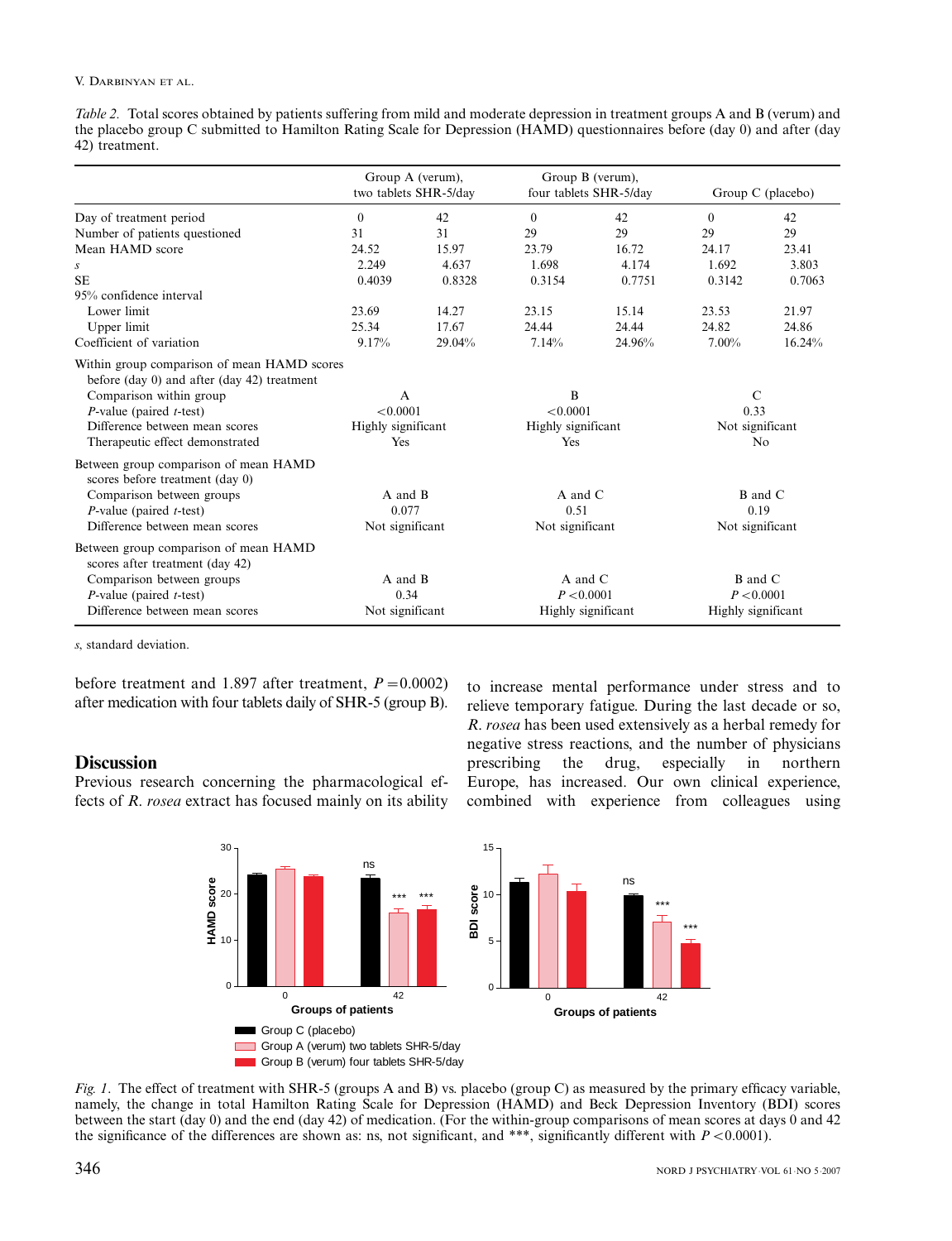| Table 3. Total scores obtained by patients suffering from mild and moderate depression in treatment groups A and B (verum) and    |  |  |  |  |  |
|-----------------------------------------------------------------------------------------------------------------------------------|--|--|--|--|--|
| the placebo group C submitted to the Beck Depression Inventory (BDI) questionnaire prior to (day 0) and after (day 42) treatment. |  |  |  |  |  |

|                                                                                                                                                                                                                                  | Group A (verum),<br>two tablets SHR-5/day               |        | Group B (verum), four<br>tablets SHR-5/day   |        | Group C (placebo)                                          |        |
|----------------------------------------------------------------------------------------------------------------------------------------------------------------------------------------------------------------------------------|---------------------------------------------------------|--------|----------------------------------------------|--------|------------------------------------------------------------|--------|
| Day of treatment period                                                                                                                                                                                                          | $\mathbf{0}$                                            | 42     | $\theta$                                     | 42     | $\theta$                                                   | 42     |
| Number of patients questioned                                                                                                                                                                                                    | 31                                                      | 31     | 29                                           | 29     | 29                                                         | 29     |
| Mean HAMD score                                                                                                                                                                                                                  | 12.23                                                   | 7.097  | 10.38                                        | 4.750  | 11.33                                                      | 9.897  |
| S                                                                                                                                                                                                                                | 5.214                                                   | 3.636  | 4.296                                        | 2.744  | 2.440                                                      | 5.659  |
| <b>SE</b>                                                                                                                                                                                                                        | 0.9364                                                  | 0.6531 | 0.7978                                       | 0.5185 | 0.4455                                                     | 1.051  |
| 95% confidence interval                                                                                                                                                                                                          |                                                         |        |                                              |        |                                                            |        |
| Lower limit                                                                                                                                                                                                                      | 10.31                                                   | 5.763  | 8.745                                        | 3.686  | 10.42                                                      | 7.744  |
| Upper limit                                                                                                                                                                                                                      | 14.14                                                   | 8.431  | 12.01                                        | 5.814  | 12.24                                                      | 12.05  |
| Coefficient of variation                                                                                                                                                                                                         | 42.64%                                                  | 51.24% | 41.39%                                       | 57.76% | 21.53%                                                     | 57.18% |
| Within group comparison of mean HAMD scores<br>before (day 0) and after (day 42) treatment<br>Comparison within group<br>$P$ -value (paired <i>t</i> -test)<br>Difference between mean scores<br>Therapeutic effect demonstrated | $\mathsf{A}$<br>P < 0.0001<br>Highly significant<br>Yes |        | B<br>P < 0.0001<br>Highly significant<br>Yes |        | $\mathcal{C}$<br>0.21<br>Not significant<br>N <sub>o</sub> |        |
| Between group comparison of mean<br>HAMD scores before treatment (day 0)<br>Comparison between groups<br>$P$ -value (paired <i>t</i> -test)<br>Difference between mean scores                                                    | A and B<br>0.14<br>Not significant                      |        | $A$ and $C$<br>0.40<br>Not significant       |        | $B$ and $C$<br>0.72<br>Not significant                     |        |
| Between group comparison of mean<br>HAMD scores after treatment (day 42)<br>Comparison between groups<br>$P$ -value (paired <i>t</i> -test)<br>Difference between mean scores                                                    | A and B<br>0.0075<br>Significant                        |        | A and C<br>P < 0.0001<br>Highly significant  |        | <b>B</b> and C<br>P < 0.0001<br>Highly significant         |        |

s, standard deviation.



Fig. 2. The effect of treatment with SHR-5 (groups A and B) vs. placebo (group C) as measured by the secondary efficacy variables, namely, the change in the four Hamilton Rating Scale for Depression (HAMD) subgroups: (a) insomnia, (b) emotional instability, (c) somatization and (d) self-esteem (corresponding to the different somatic and physiological aspects of mild and moderate depression) between the start (day 0) and the end (day 42) of medication. (For the within-group comparisons of mean scores at days 0 and 42 the significance of the differences are shown as: ns, not significant, \*\*, significantly different at  $P < 0.001$ , and \*\*\*, significantly different with  $P < 0.0001$ ).